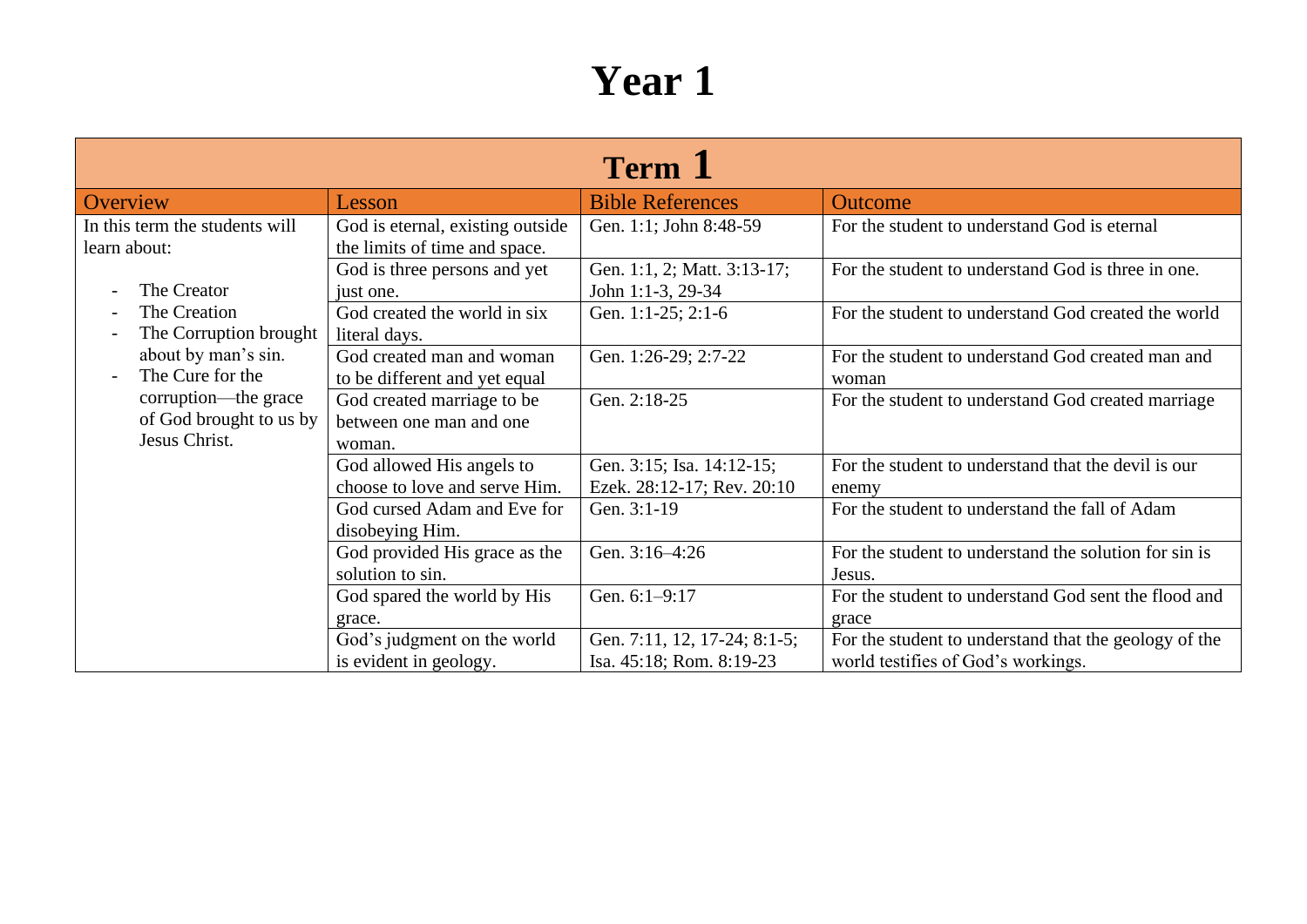| Term 2                                         |                             |                                |                                                                                        |  |
|------------------------------------------------|-----------------------------|--------------------------------|----------------------------------------------------------------------------------------|--|
| Overview                                       | Lesson                      | <b>Bible References</b>        | Outcome                                                                                |  |
| In this term the students will<br>learn about: | Job's Good God              | Job $1:1-2:10$                 | For the student to understand God's goodness is not<br>dependent on our circumstances. |  |
| God's trustworthiness                          | Job's Authoritative God     | Job 1:6-12; 2:1-8              | For the student to understand God's authority is over<br>all, including Satan.         |  |
| in the life of Job<br>God's faithfulness in    | Job's Wise God              | Job 38:1-40:5                  | For the student to understand God's wisdom is<br>infinite.                             |  |
| the life of Abraham<br>God's sovereignty in    | Job's Powerful God          | Job 40:6-42:17                 | For the student to understand God's power is beyond<br>comprehension.                  |  |
| the life of Joseph                             | Abraham's Call and Covenant | Gen. 12:1-9; 15; 16            | For the student to understand God is faithful to His<br>promises.                      |  |
|                                                | Abraham's Intercession      | Gen. 18:16-19:29; 2 Pet. 2:4-9 | For the student to understand God is faithful to judge<br>sin.                         |  |
|                                                | Abraham's Trust             | Gen. 21:1-21; 22:1-19          | For the student to understand God rewards<br>faithfulness.                             |  |
|                                                | Joseph's Disappointment     | Gen. 40                        | For the student to understand God's plan sometimes<br>includes disappointments.        |  |
|                                                | Joseph's Destiny            | Gen. 41                        | For the student to understand God enables us to do<br>His will.                        |  |
|                                                | Joseph's Decision           | Gen. 42-50                     | For the student to understand God's plan is always<br>for good.                        |  |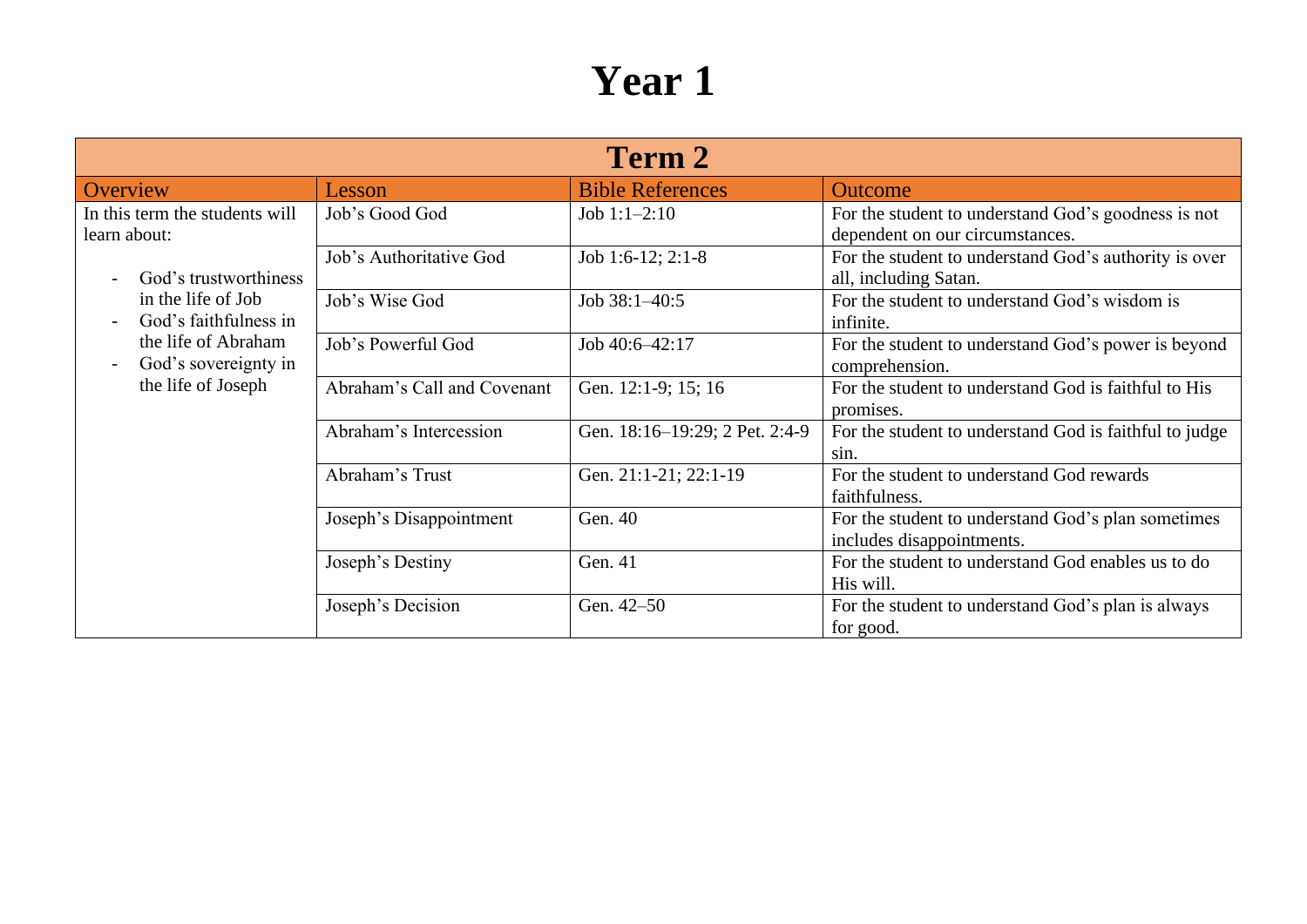| Term 3                                                                                                              |                              |                         |                                                                                         |
|---------------------------------------------------------------------------------------------------------------------|------------------------------|-------------------------|-----------------------------------------------------------------------------------------|
| Overview                                                                                                            | Lesson                       | <b>Bible References</b> | <b>Outcome</b>                                                                          |
| In this term the students will<br>learn about:<br>The Commandments<br>about God<br>The Commandments<br>about others | Put God First                | Exod. 20:1-3            | For the student to understand God wants us to<br>worship Him, the one true God.         |
|                                                                                                                     | Worship God Honourably       | Exod. 20:4-6            | For the student to understand God is jealous for and<br>deserving of our full devotion. |
|                                                                                                                     | Respect God's Name           | Exod. 20:7              | For the student to understand God wants us to respect<br>His name.                      |
|                                                                                                                     | <b>Remember Your Creator</b> | Exod. 20:8-11           | For the student to understand God wants us to<br>remember that He is our creator.       |
|                                                                                                                     | <b>Honour Your Parents</b>   | Exod. 20:12             | For the student to understand God wants us to treat<br>our parents honourably.          |
|                                                                                                                     | <b>Respect Life</b>          | Exod. 20:13             | For the student to understand God desires that we<br>love and respect each other.       |
|                                                                                                                     | Be Faithful in Marriage      | Exod. 20:14             | For the student to understand God wants us to be<br>faithful to our promises.           |
|                                                                                                                     | Give to Others               | Exod. 20:15             | For the student to understand God delights when we<br>give of ourselves to others.      |
|                                                                                                                     | Tell the Truth               | Exod. 20:16             | For the student to understand God loves truth and<br>wants us to live in the truth.     |
|                                                                                                                     | <b>Practice Contentment</b>  | Exod. 20:17; Num. 11    | For the student to understand God, our supplier of<br>needs, wants us to be content.    |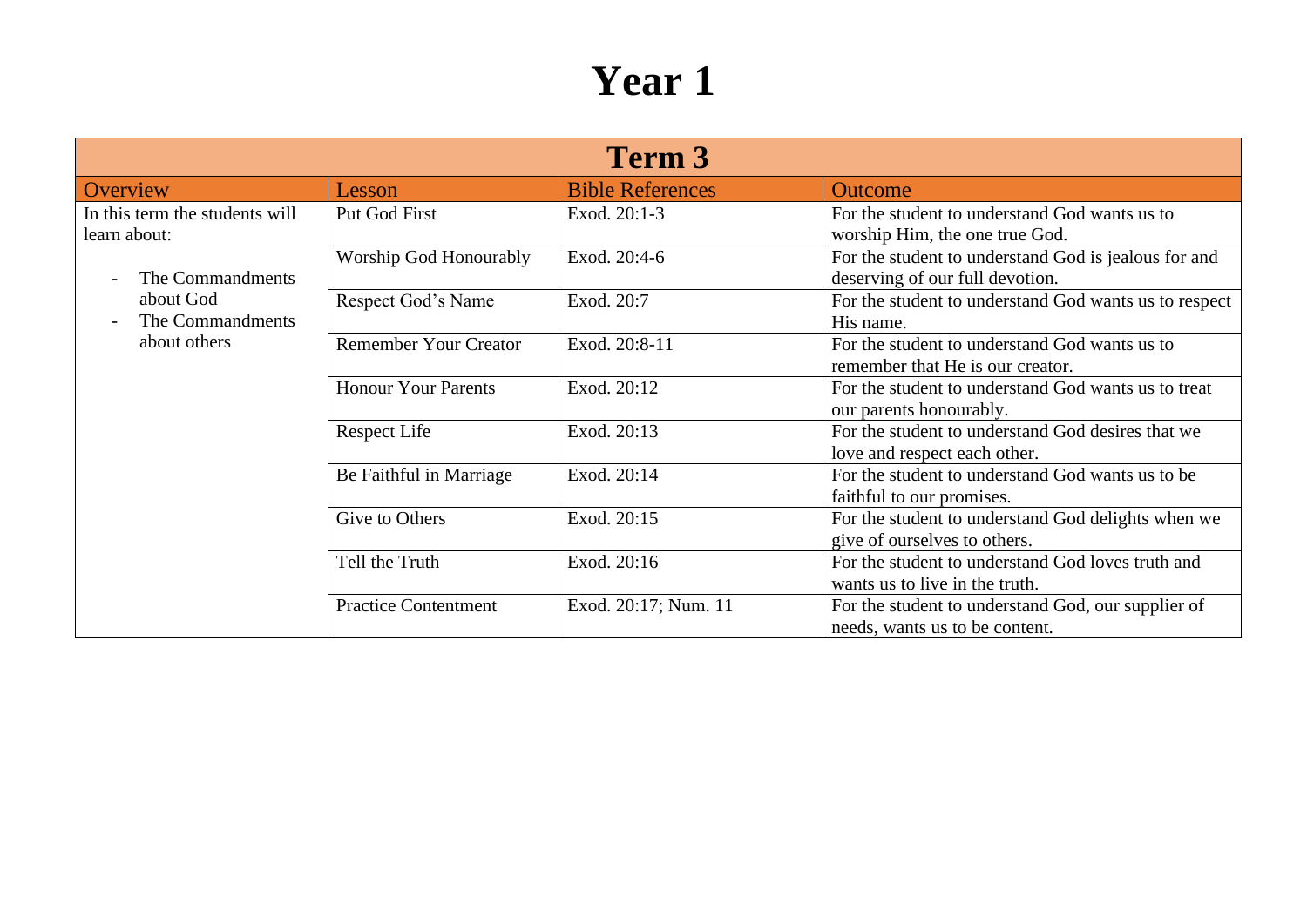| <b>Term 4</b>                                                            |                         |                         |                                                                                                  |
|--------------------------------------------------------------------------|-------------------------|-------------------------|--------------------------------------------------------------------------------------------------|
| Overview                                                                 | Lesson                  | <b>Bible References</b> | Outcome                                                                                          |
| In this term the students will<br>learn about:<br>How to be a servant of | Serve God Powerfully    | Josh. 5:13-6:27         | For the student to understand God unleashes His<br>power as we serve Him by faith.               |
|                                                                          | Serve God Honestly      | Josh. 7; 8              | For the student to understand God expects us to<br>serve Him honestly because He is all-knowing. |
| God<br>How to be a leader of                                             | Serve God Wisely        | Josh. 9:1-10:27         | For the student to understand God offers us His<br>wisdom to guide us as we serve Him.           |
| God                                                                      | Serve God Faithfully    | Josh. 23; 24            | For the student to understand God gives us all we<br>need to complete His will for our lives.    |
|                                                                          | Serve God Confidently   | Judg. 4; 5              | For the student to understand God's presence with us<br>gives us confidence to do His will.      |
|                                                                          | Serve God Courageously  | Judg. 6; 7              | For the student to understand God gives us courage<br>to do whatever He calls us to do.          |
|                                                                          | Serve God Cooperatively | Judg. 8                 | For the student to understand God expects us to work<br>together to accomplish His will.         |
|                                                                          | Serve God Selflessly    | Judg. 9                 | For the student to understand God rewards us for<br>serving Him selflessly.                      |
|                                                                          | Serve God Sincerely     | Judg. 10:1-12:7         | For the student to understand God requires sincerity<br>in our service for Him.                  |
|                                                                          | Serve God Obediently    | Judg. 13-16             | For the student to understand God wants us to serve<br>Him according to His truth.               |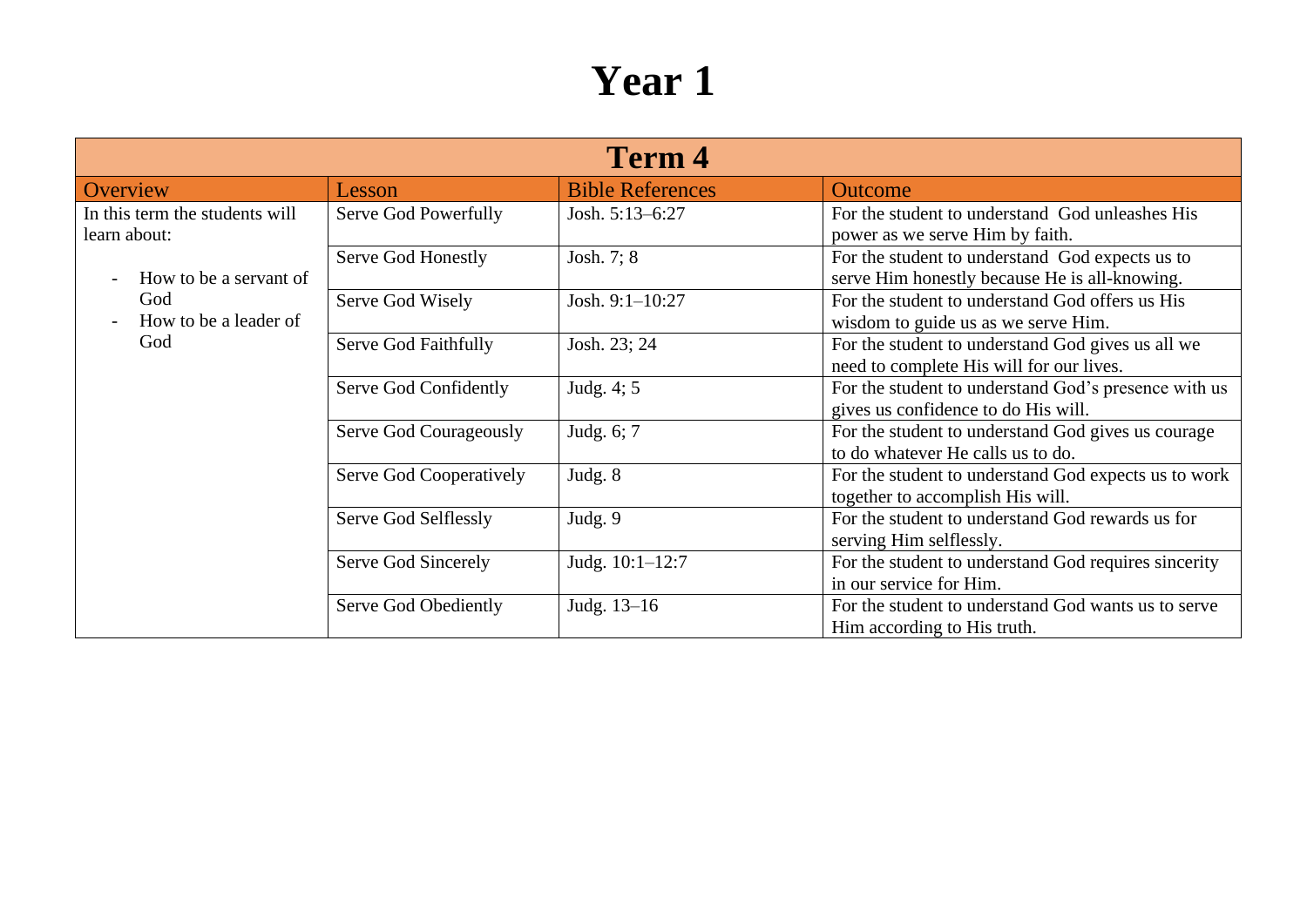| <b>Term 1</b>                                             |                                   |                                                                     |                                                                                                   |  |
|-----------------------------------------------------------|-----------------------------------|---------------------------------------------------------------------|---------------------------------------------------------------------------------------------------|--|
| Overview                                                  | Lesson                            | <b>Bible References</b>                                             | <b>Outcome</b>                                                                                    |  |
| In this term the students will<br>learn about:            | God Cares for Us                  | Ps. 23                                                              | For the student to understand God cares for us with<br>the love and sacrifice of a good shepherd. |  |
| David: Sharing God's<br>$\overline{\phantom{0}}$          | God Will Triumph                  | Ps. 14; 53                                                          | For the student to understand God's victory over sin<br>and death gives us reason to rejoice.     |  |
| Character<br>Solomon: Sharing<br>$\overline{\phantom{0}}$ | <b>God Deserves Our Trust</b>     | Ps. 57; 1 Sam. 22                                                   | For the student to understand God's glory gives us<br>reason to rejoice no matter what.           |  |
| God's Wisdom                                              | God Forgives Our Sin              | Ps. 51; 2 Sam. 12                                                   | For the student to understand God offers us<br>forgiveness of sin and restoration to His service. |  |
|                                                           | God Enjoys Our Praise             | Ps. 138                                                             | For the student to understand God's glory deserves<br>our heartfelt praise.                       |  |
|                                                           | Where Wisdom Begins               | Prov. 1:7; 2:1-5; 8:13; 9:10,<br>11; 14:27; 15:16; 23:17, 18        | For the student to understand God gives us direction<br>in life as we learn to fear Him.          |  |
|                                                           | What Wise Friends Do              | 1 Kings 12:1-20; Prov. 1:10-<br>18; 17:9, 17; 18:24; 27:5, 6,<br>17 | For the student to understand God wants us to be<br>wise friends who build each other up.         |  |
|                                                           | <b>How Humility Brings Honour</b> | Prov. 3:7; 11:2; 15:33; 16:5,<br>18; 18:12; 22:4; 28:26; 29:23      | For the student to understand God honours us when<br>we humbly serve others.                      |  |
|                                                           | Why Honesty Is the Best Policy    | Prov. 6:16, 17, 19; 12:17,<br>19, 22; 13:5                          | For the student to understand God rejoices when we<br>are honest with each other.                 |  |
|                                                           | When Kindness Is Right            | Prov. 3:3, 4, 27, 28; 10:12;<br>$11:17$ ; $21:13$ $25:21$ , $22$    | For the student to understand God desires for us to<br>show His love by being kind and generous.  |  |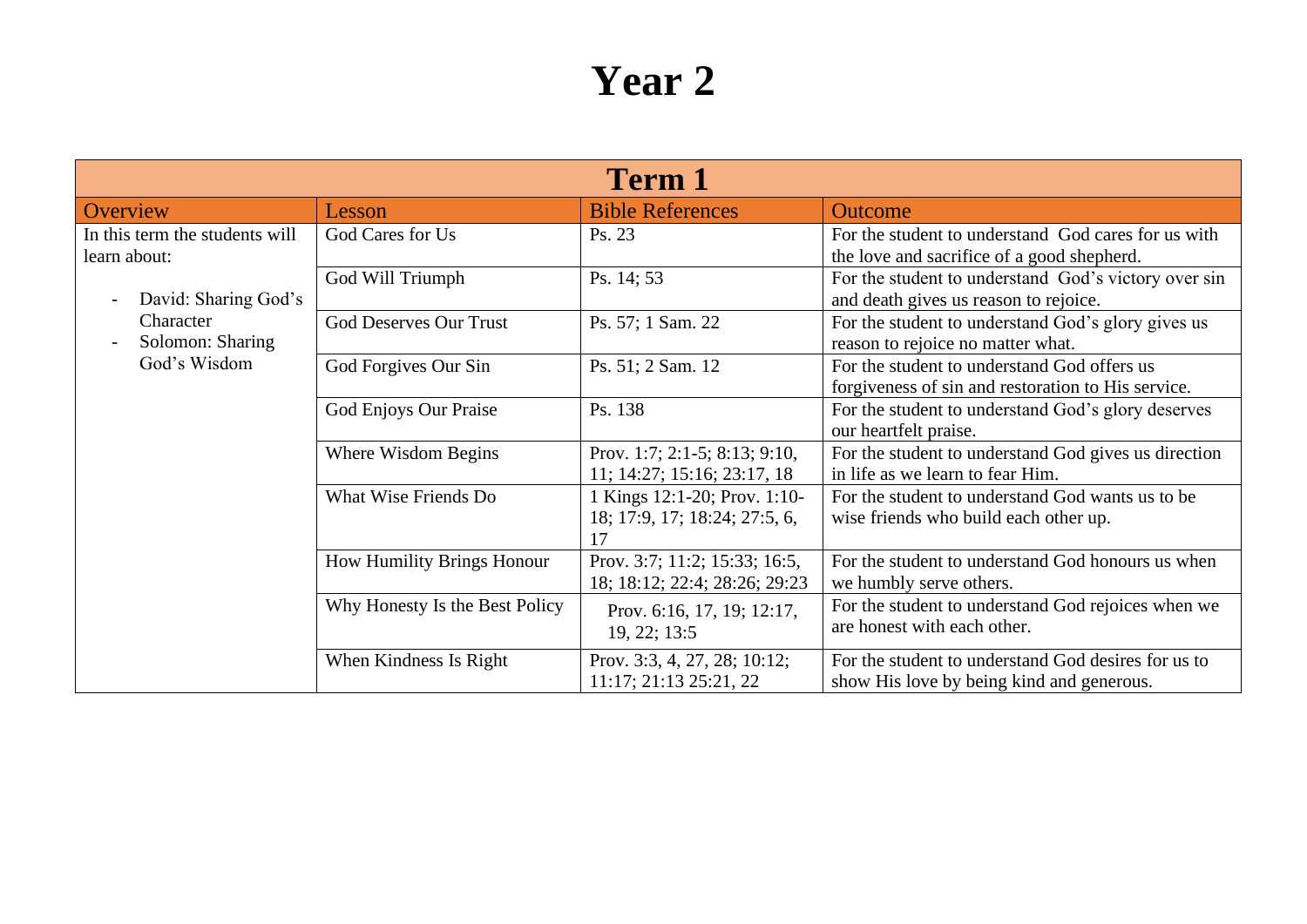| Term 2                                                                         |                                |                         |                                                                                              |
|--------------------------------------------------------------------------------|--------------------------------|-------------------------|----------------------------------------------------------------------------------------------|
| Overview                                                                       | Lesson                         | <b>Bible References</b> | Outcome                                                                                      |
| In this term the students will<br>learn about:<br>Jesus' Signs<br>Jesus' Glory | The Word on the Word           | John 20:30, 31          | For the student to understand The Word is the<br>way to eternal life.                        |
|                                                                                | The Word Became Flesh          | John 1:1-18             | For the student to understand The Word is Jesus<br>Christ, the eternal Son of God.           |
|                                                                                | The Word Pleases the Father    | John 1:19-51            | For the student to understand The Word lived a<br>perfect life and pleased the Father.       |
|                                                                                | The Word Brings Transformation | John 2:1-3:21           | For the student to understand The Word has the<br>power to transform sinners.                |
|                                                                                | The Word Quenches Thirst       | John 3:22-4:54          | For the student to understand The Word satisfies<br>our deepest longings.                    |
|                                                                                | The Word Lights the Way        | John 7; 8               | For the student to understand The Word shows the<br>way to the Father.                       |
|                                                                                | The Word Cares for His Flock   | John 9; 10              | For the student to understand The Word cares for<br>us like a good shepherd cares for sheep. |
|                                                                                | The Word Serves                | John 13; 14             | For the student to understand The Word shows us<br>how to serve one another.                 |
|                                                                                | The Word Redeems               | John 18; 19             | For the student to understand The Word provides<br>redemption from sin.                      |
|                                                                                | The Word Rises Again           | John 20; 21             | For the student to understand The Word defeated<br>death once for all.                       |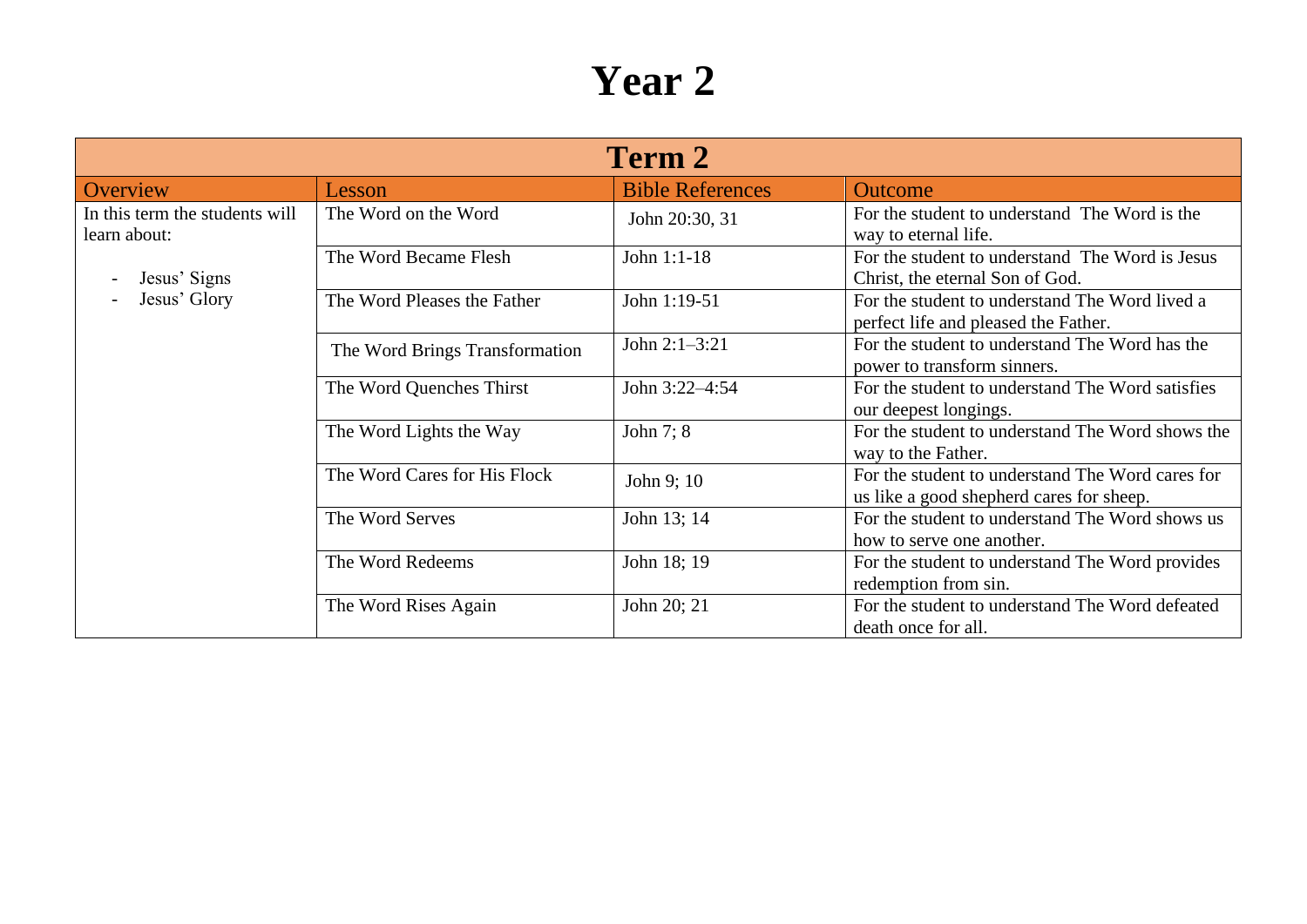| <b>Term 3</b>                                  |                                |                                                                   |                                                                                               |  |
|------------------------------------------------|--------------------------------|-------------------------------------------------------------------|-----------------------------------------------------------------------------------------------|--|
| Overview                                       | Lesson                         | <b>Bible References</b>                                           | <b>Outcome</b>                                                                                |  |
| In this term the students will learn<br>about: | Prep for Battle                | Eph. 6:10-17                                                      | For the student to understand God equips believers<br>with protection from spiritual attacks. |  |
| Spiritual Warfare                              | Draw Your Sword                | Eph. 6:17                                                         | For the student to understand God gave us the Bible<br>to defeat sin and Satan.               |  |
| Stewardship                                    | <b>Surrender Control</b>       | John 14:16-18; Acts 3:1-10; 4:1-<br>18; 29-31                     | For the student to understand God commands us to<br>be controlled by His Spirit.              |  |
|                                                | Talk about the<br>Commander    | Acts 16:9-15                                                      | For the student to understand God desires our sincere<br>worship and praise.                  |  |
|                                                | Talk to the Commander          | Act 12:1-19; Eph. 6:18-20; 1 John<br>1:9                          | For the student to understand God wants us to talk<br>with Him as our commander.              |  |
|                                                | <b>Support Fellow Soldiers</b> | 2 Cor. 5:14-17; Eph. 4:11-13, 16;<br>Phil. $2:1-5$                | For the student to understand God commands us to<br>support our fellow soldiers.              |  |
|                                                | Rejoice in Victory             | Phil. 2:12-18                                                     | For the student to understand God gives us joy when<br>we are victorious in battle.           |  |
|                                                | <b>Body Wise</b>               | Rom. 6:12-14; 1 Cor. 3:16, 17;<br>6:18-20; 9:24-27; Phil. 1:20-26 | For the student to understand God wants us to treat<br>our bodies as the Spirit's temple.     |  |
|                                                | Time Wise                      | Prov. 6:6-11; 24:30-34; Eph.<br>$5:15-17$                         | For the student to understand God wants us to value<br>our time and use it wisely.            |  |
|                                                | <b>Talent Wise</b>             | Eph. 2:8-10; Col. 3:23,24                                         | For the student to understand God blesses us with<br>talents to use for His glory.            |  |